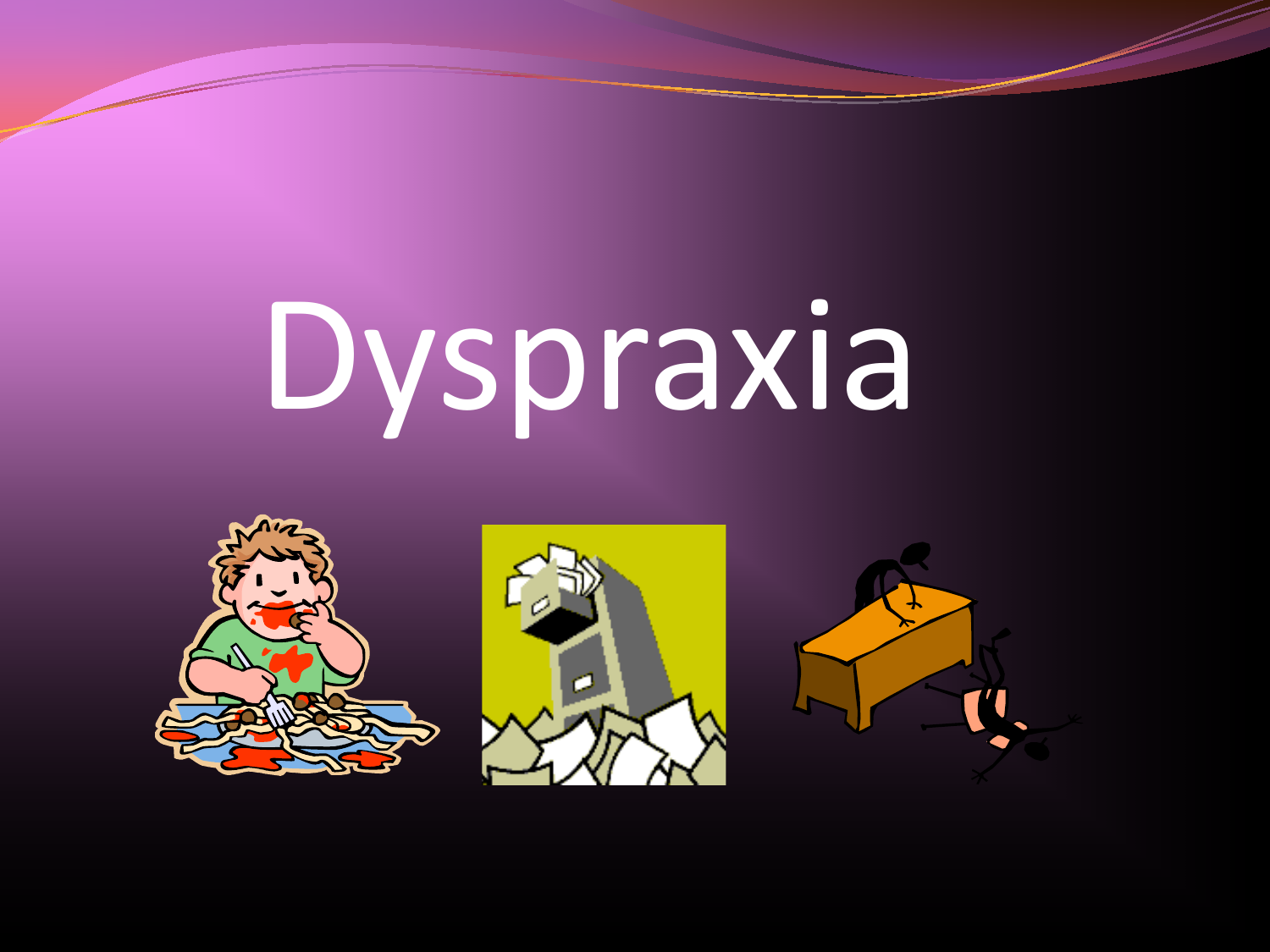- Recognition of dyspraxia comes when a student has poor co-ordination and balance without any obvious or perceptual causes
- They tend to appear untidy and somewhat ungainly about the school and this often becomes the focus of unwelcome attention.
- Most tasks take longer for dyspraxic student to understand and carry out.
- Students may be intellectually equal to their peers but are often emotionally younger by several years.
- They often still require reassurance and support more in keeping with a student 2-3years younger than their chronological age.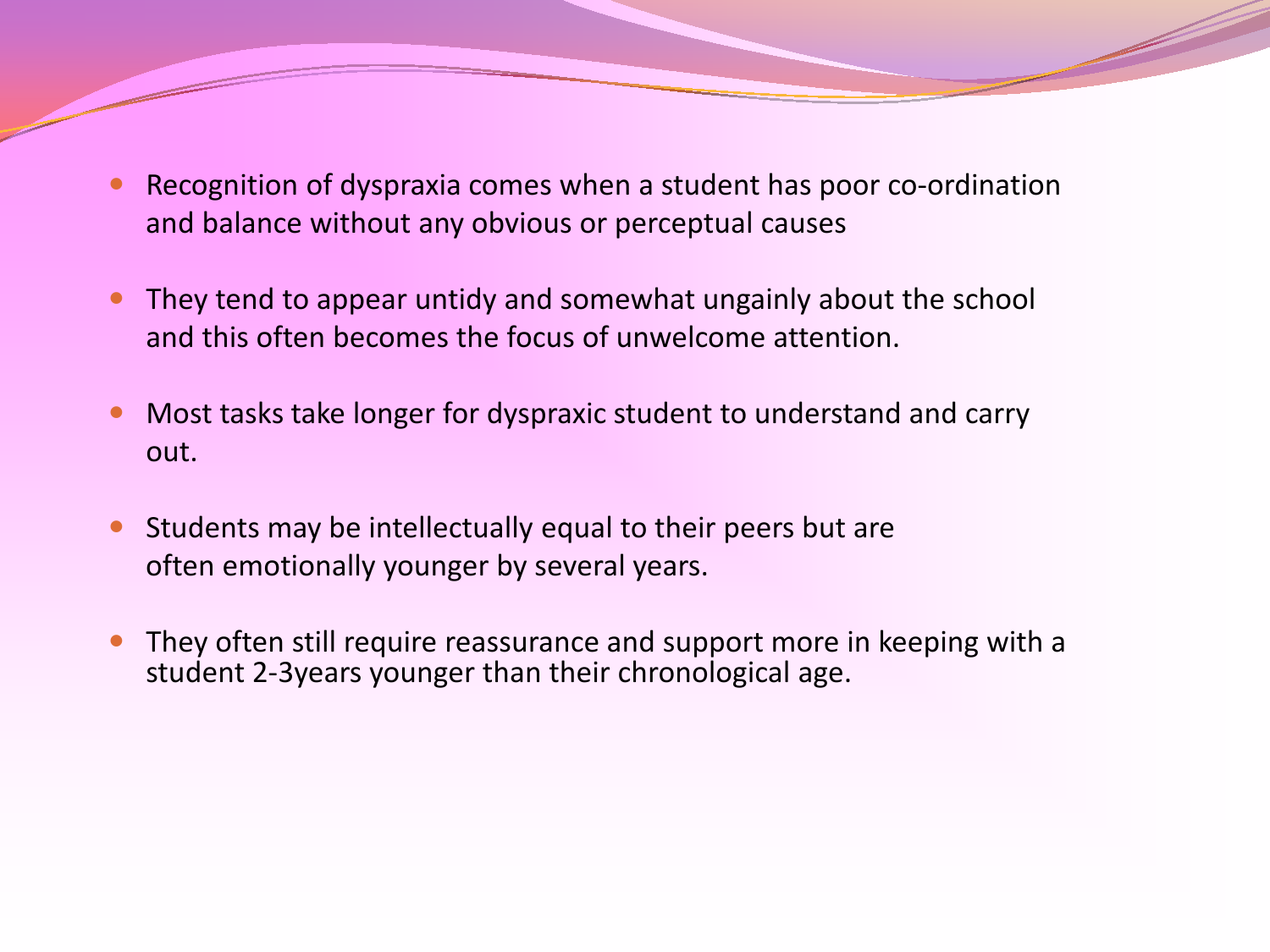Dyspraxic students may experience significant problems with:

- self organisation, especially keeping their possessions together and in an acceptable state.
- setting work out on a page.
- poor motor co-ordination results in slow and often illegible handwriting.
- spatial tasks such as map work, measuring and construction.
- tasks involving processing through listening i.e the auditory route, and may need to be shown what to do or have a visual reminder.
- science and technology lessons where standards of safety and precision are required.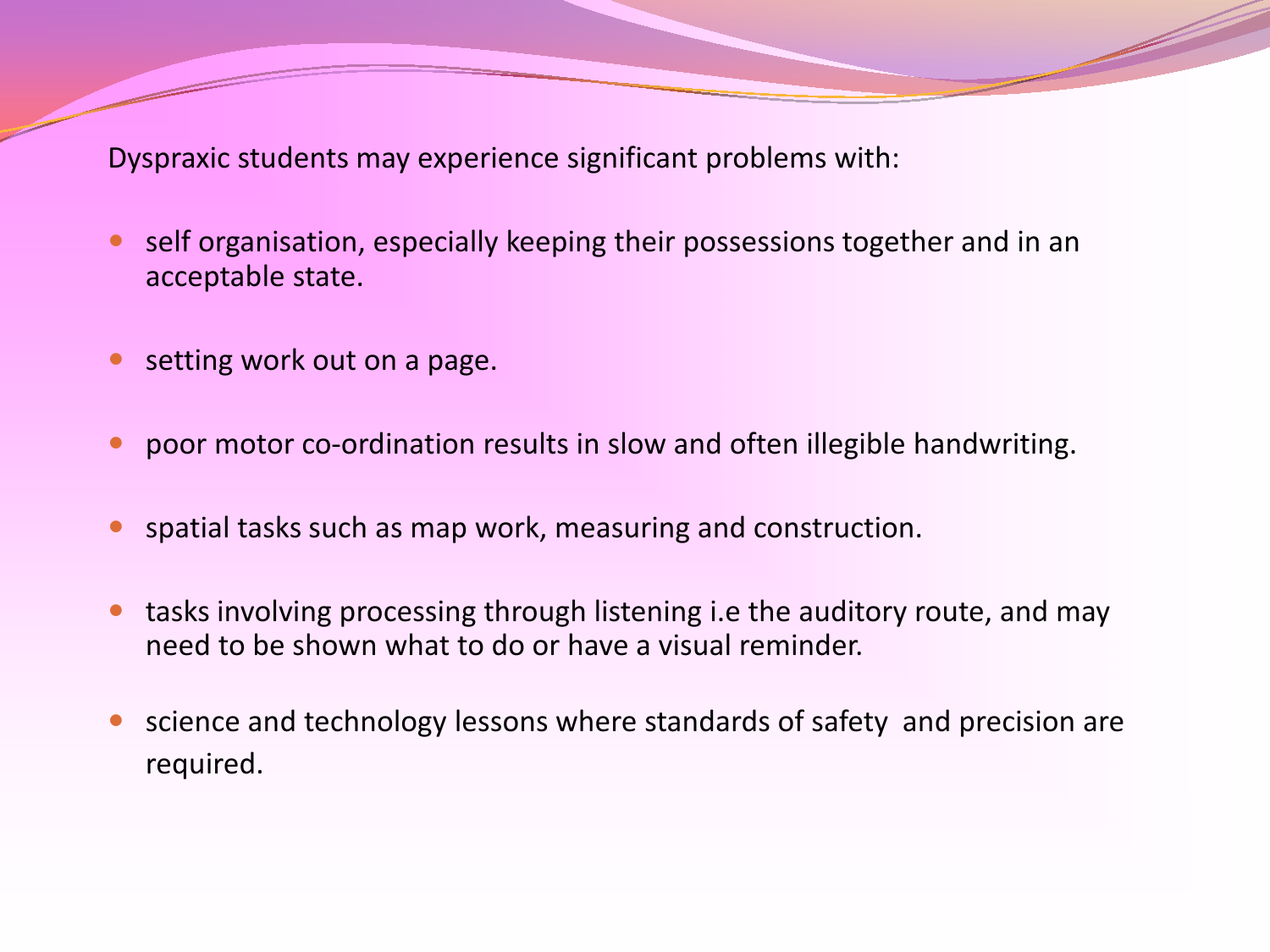•reading aloud in class where common problem areas include losing their place and struggling to read with expression.

•many dyspraxic students have difficulty with reading.

•PE which can result in problems with self esteem, especially in lessons involving team games, changing before and after PE where managing buttons, shoelaces and other fastenings can present a challenge.

•maths where the language and understanding of shape concepts may be harder, as well as the practical implications of using a ruler and counting equipment.

•a poor awareness of time and difficulties finding their way around may result in lateness to school and lessons.

•age appropriate activities such as riding a bike, catching a ball, balance, competitive sports and playing a musical instrument.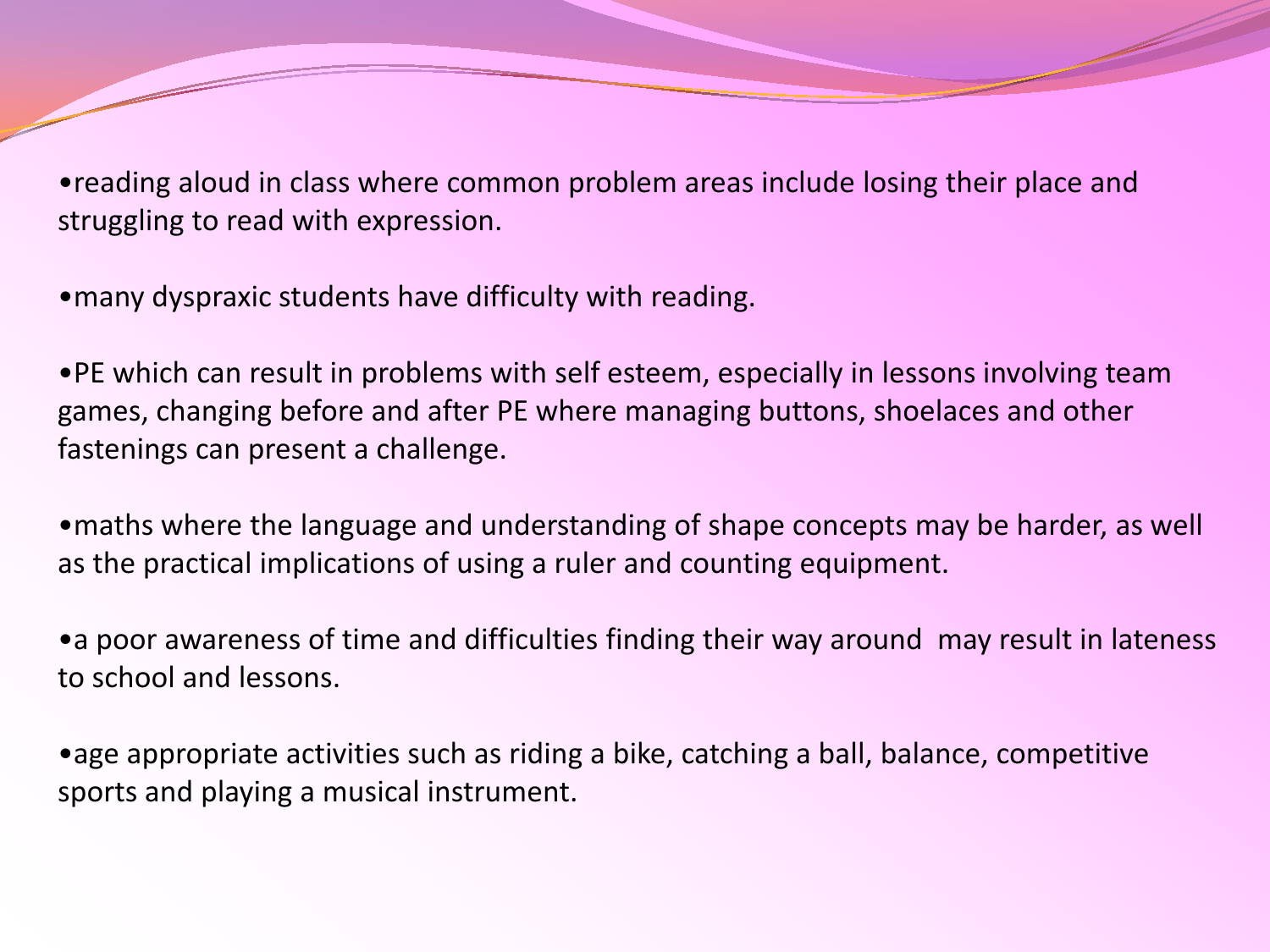## Support

- Make instructions simple and clear
- Give extra thinking time
- **Provide visual reminders and prompts such as timetables** and "to do" lists
- **Provide special equipment such a chunky pencils or** seating wedges
- PE activities/braingym can support coordination and balance
- Reading materials in a larger font maybe easier to read